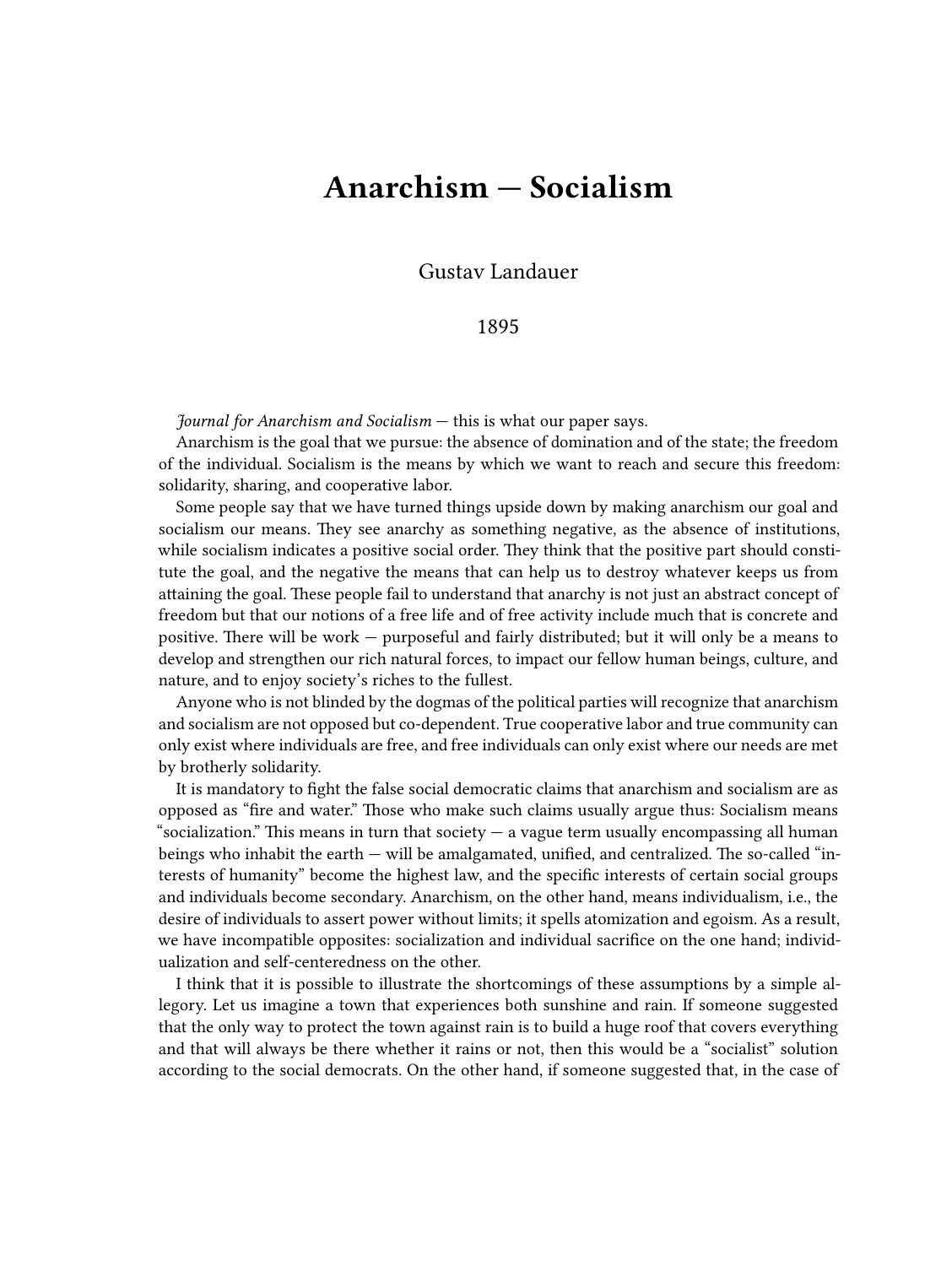rain, each individual should grab one of the town's umbrellas and that those who come too late are simply unlucky, then this would be an "anarchist" solution. For us anarchist socialists both solutions appear ridiculous. Neither do we want to force all individuals under a common roof nor do we want to end up in fistfights over umbrellas. When it is useful, we can share a common roof — as long as it can be removed when it is not useful. At the same time, all individuals can have their own umbrellas, as long as they know how to handle them. And with regard to those who want to get wet  $-$  well, we will not force them to stay dry.

Leaving allegories aside, what we need is the following: associations of humankind in affairs that concern the interests of humankind; associations of a particular people in affairs that concern the interests of a particular people; associations of particular social groups in affairs that concern particular social groups; associations of two people in affairs that concern the interests of two people; individualization in affairs that concern the interests of the individual.

Instead of both the national state and of the world state that the social democrats dream of, we anarchists want a free order of multiple, intertwined, colorful associations and companies. This order will be based upon the principle that all individuals are closest to their own interests, and that their shirts are closer to them than their jackets. It will rarely be necessary to address all of humankind in order to deal with a specific problem. Hence, there is no need for a global parliament or any other global institution.

There are affairs that concern all of humankind, but in such cases the different groups will find ways to reach common solutions. Let us take the matter of international transport and its intricate train schedules as an example. Here, the representatives of each country find solutions despite the absence of a higher coordinating power. The reason is simple: necessity demands it. It is hence hardly surprising that I find the *Reichskursbuch* the only bureaucratic publication worth reading.<sup>1</sup> I am convinced that this book will receive more honors in the future than the law books of all nations combined!

Other affairs that will need global attention are measurements, scientific and technical terms, and statistics, which are of great importance for economic planning and other purposes. (Although, they are much less important than what the social democrats think, who want to make them the throne on which to build the people's global domination.)Those who are not condemned to ignorance by the conditions that the powerful force upon them will soon make appropriate use of statistics without any global institution. There will probably be a global organization of some kind that compiles and compares different statistical data, but it will not play a very significant role and will never constitute a powerful political force.

Are there common interests within a nation? There are some: language, literature, arts, customs, and rituals all have specific national characteristics. However, in a world without domination, without "annexed territories" and the concept of "national land" (land that has to be defended and enlarged), such interests will not mean what they mean today. The concept of "national labor," for example, will disappear altogether. Labor will be structured in ways that do not follow language or ethnography. For labor conditions in local communities, both geography and geology are very important. But what do our nation states have to do with these realities? (As far as the differences in language go, they pose much less of a challenge than generally imagined.)

Speaking of labor, there are different currents within the anarchist camp. Some anarchists propagate the right to free consumption. They believe that all individuals shall produce accord-

<sup>&</sup>lt;sup>1</sup> Reichskursbuch: former national German train schedule.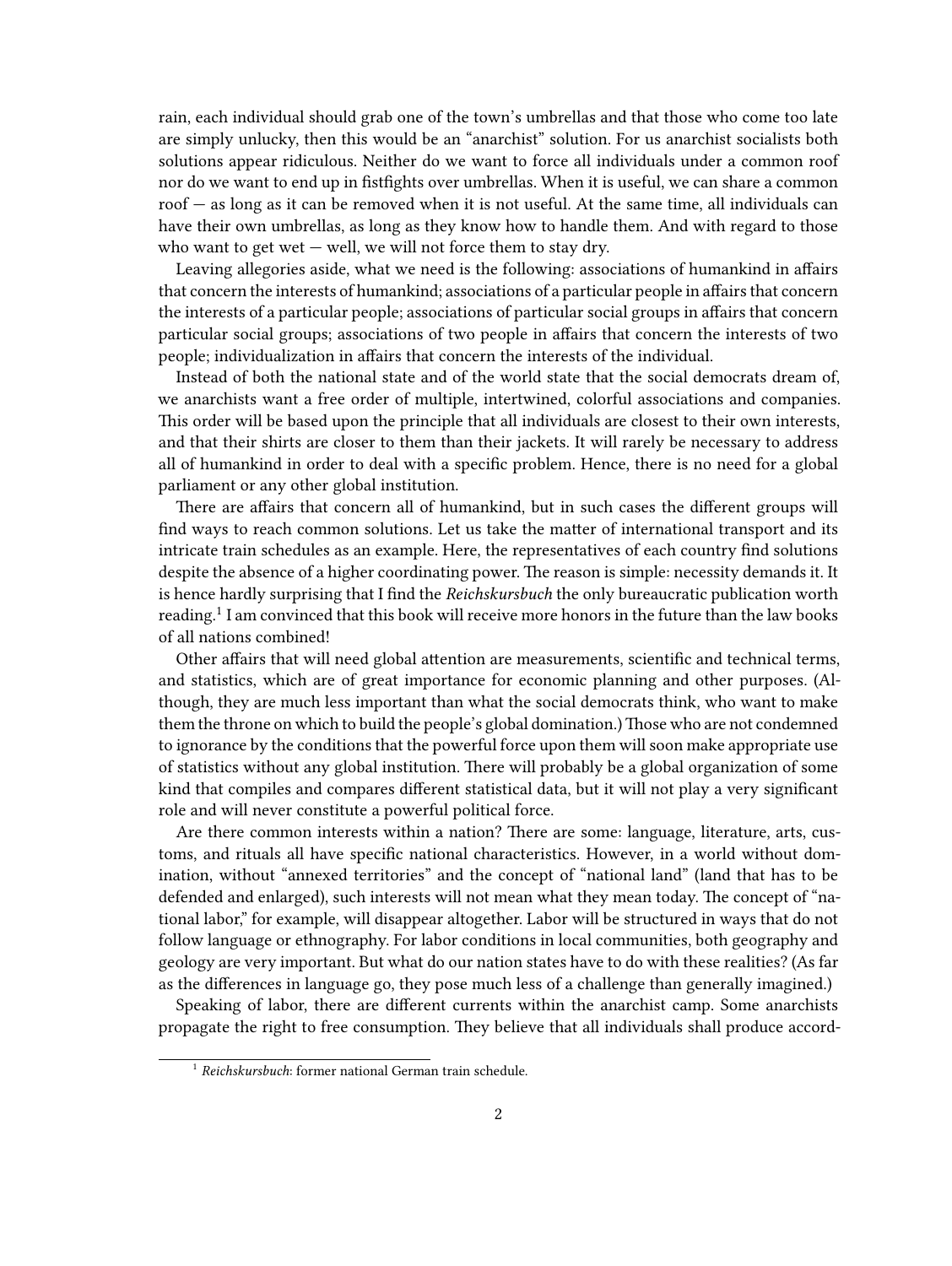ing to their abilities and consume according to their needs. They maintain that no one but the individual can know what his or her abilities and needs are. The vision is to have storehouses filled by voluntary labor according to people's needs. The labor will be done because each individual will understand that the satisfaction of everyone's needs demands a collective effort. Statistics and information on labor conditions in specific communities will provide the guidelines for how much to produce and for how much work will be necessary, taking into account both the technology and the overall workforce. The need for laborers will be announced publicly to all those who are eligible. Those who refuse to work  $-$  entirely or partly  $-$  even though they could, will be socially ostracized.

I think that this is an accurate and unbiased summary of the ideas of the communists. I now want to explain why I consider these notions of labor organization insufficient and unjust.

I do not deem them impossible. I believe that communism and the right to free consumption can exist. However, I do believe that many people will choose not to work. Social ostracization will matter little to them — they can be assured of mutual support and respect among their peers.

This is not the biggest problem though. The biggest problem is that a new moral authority will be created; a moral authority that declares those the "best human beings" who work the hardest, who are ready to do the most difficult and the dirtiest work, and who make sacrifices for the weak, the lazy, and the freeloaders. The constraint of such a morality and the social rewards it promises will be far worse and far more dangerous than the most acceptable constraint we know: egoism. I have reached this opinion after a lot of contemplation. A society based on the constraint of morality will be far more one-dimensional and unjust than a society based on the constraint of self-interest.

Anarchists who share this opinion see a connection between the labor of individuals and their consumption. They want to organize labor on the basis of natural egoism. This means that those who work will primarily work for themselves. In other words, those who join a particular line of work will do so because they expect certain personal advantages from it; those who work more than others will do so because they have more needs to satisfy; those who do the most difficult and the dirtiest work (work that will always have to be done, even if in a less gruesome manner than today) will do so because  $-$  contrary to today  $-$  this work will be the most valued and highest paid.

The critique of this kind of organization of labor is mainly three-fold: first, one sees it as an injustice against the intellectually or physically weak; second, one is afraid that individual riches will be accumulated and that new forms of exploitation will arise; third, one is concerned that an exclusive class of producers will gain and defend privileges.

I consider all of these concerns unfounded. It is true that there will be a differentiation of labor. However, if people are well educated and their talents well nourished, then everyone will easily find work that suits his or her qualifications. Some will find intellectual labor suitable for them, some manual labor, etc. Those who are unable to work  $-$  the disabled, the old  $-$  will be provided for in many ways, just like children are provided for. The principle of mutual aid will be central.

It will be impossible for individuals to accumulate riches leading to exploitation, as everyone in an anarchist society will understand that common usage of the land and the means of production is in their individual interest. As a result, those who work the hardest might gain advantages in terms of personal property, but they will not gain any means of exploitation.

Finally, no group would gain anything by becoming exclusive. They would instantly be boycotted. If a certain group were ever to gain an advantage in a certain area of production, new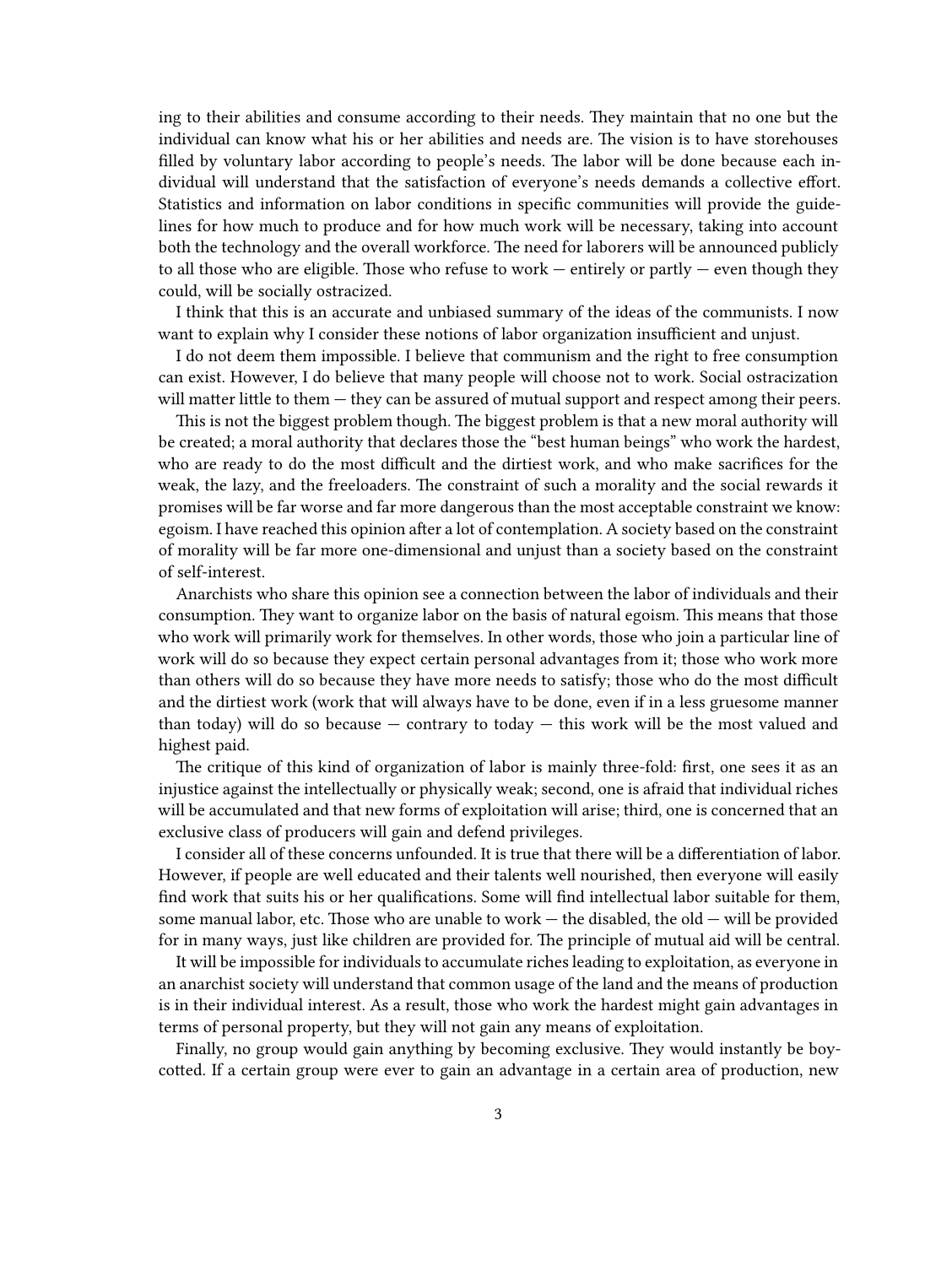producers would appear and it would not be long before a fair balance was reestablished. When workers come and go freely and when there is truly free competition among equal men, then permanent inequalities are rendered impossible.

It is not inconceivable that the organization of labor, as I have outlined it above, might take two forms simultaneously in different regions or in different fields of labor. Practical experience will soon determine the form that is most feasible. In any case, the goal of both forms is the same: the freedom of the individual on the basis of economic solidarity. There is no reason to argue about the organizational details of the future society. It is much more important to combine our forces to establish the social conditions allowing for the practical experiences that will determine these matters.

Anarchy is no lifeless system of ready-made thoughts. Anarchy is life; the life that awaits us after we have freed ourselves from the yoke.